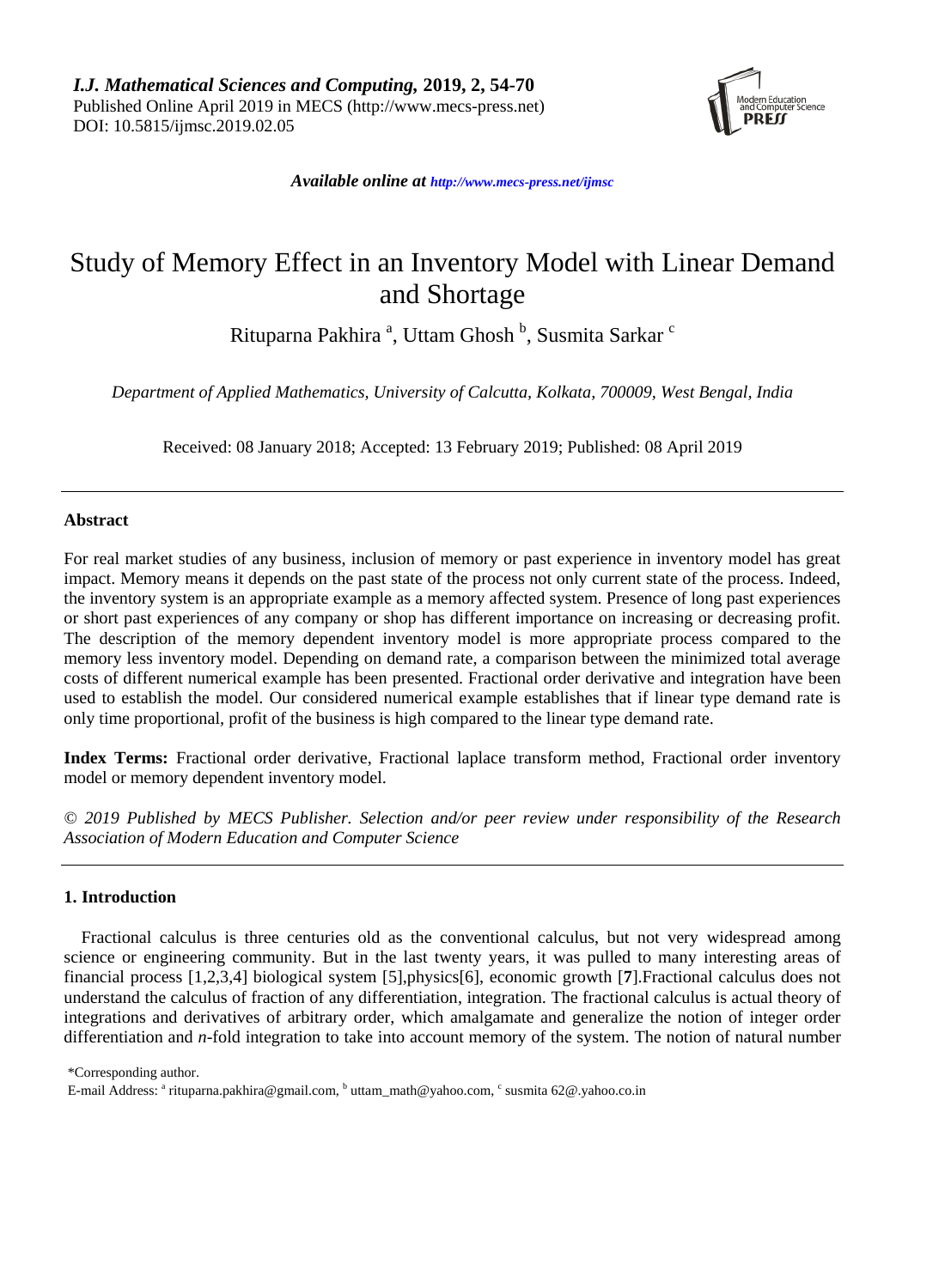is a natural abstraction. The notion of a real number is a generalization of the notion of a natural number. The real number reflects real quantities, but cannot change the fact that they do not exist [8]. If one wants to compute something, then one immediately discovers that there is no place for real numbers in this world [8]. But fractional calculus is able to give a reflection of the real system or natural system.

Most of the suggestions for interpretation of fractional calculus are a little bit abstract. They do not give any physical intuition but one of the most useful interpretations is, fractional calculus has power to remember previous effects of the input in order to determine the current value of the output [7].Memory describes dependence of the variables not only current state of the process, but also on the changes of these variables in the past. Fractional calculus has been used those systems which has memory or hereditary effects. It is not explored in the inventory system still now. The theoretical breakthroughs are being continuously experienced in the field of inventory management.

The problem of inventory theory is one of the most important in organizational management. Stocks are created to carry out the normal activities of the company. There are literally millions of different type products manufactured in our society there are only two fundamental decisions that one has to make when controlling inventory (i) how large should an inventory replenishment order be?(ii)when should an inventory replenishment order be placed? The objectives of inventory management often reduce the problem if it is more profitable to do quickly but more expensive or slower but cheaper.

In practical, the demand rate is not always same; it changes with respect to time as well as other exogenous effect which depends on the position of the company, political and social conditions. On the other hand, good position or connection of the company or shop with public increase the selling. Indeed, if an object gets popularity in the market then its demand will increase or if it gets poor impression then its demand will decrease. In some sense demand of any object is not same in all shop it depends on dealing of the shopkeeper with the customer. This means the selling of any product depends on the quality as well as the shopkeeper's attitude. Hence, previous policy has effect on the present business.

For the above reasons, such systems depend on the past experiences, is called memory effect of the inventory system. Hence, inventory system is a memory dependent system. In this paper we have considered the fractional order inventory model with linear demand as well as a comparison has been considered to evaluate different effect for varying demand.

The fractional derivatives are defined using integrals, so they are non-local operators. The fractional derivative contains information about the function at earlier points, so it possesses a memory effect. Hence, fractional derivatives can be used to construct the memory dependent inventory models to take into account the memory effect of the system. Fractional order is physically treated as an index of memory [1,**5]**. When fractional order becomes less it indicates that strong memory acts on the system. System becomes memory less decreases in the sense of numerically when fraction order becomes equal to one.

In the classical calculus, ordinary derivative with respect to time provides the slope at a particular pt on a curve. It is not able to include memory or past history of the system. On the other hand, in the fractional calculus, fractional derivative signifies the memory effect of the system for its differ-integration process [7].Due to the above reasons, fractional calculus is used instead of ordinary calculus.

Our numerical example clears that in long memory effect, the minimized total average cost is much less compared to the short memory effect or without memory effect. Our analysis from the comparison of particular case of the linear demand rate provides us that when demand rate is proportional to time, the minimized total average cost and optimal ordering interval are low compared to the other cases of the considered examples. Hence, in this case, profit is high compared to the other cases. In each case, business policy initially was chosen then falls down but again good policy was chosen.

The rest part of the paper is maintained as follows, review of fractional calculus has been given in section-II, Classical model formulation is presented in section-III, Formulation of fractional order inventory model with memory kernel is given in section IV, Solution of the fractional order inventory model is presented in section IV(i),Numerical example has been furnished in section-V, Graphical presentation has been given in section-VI, Some important conclusion purpose of the paper has been presented in the section-VII.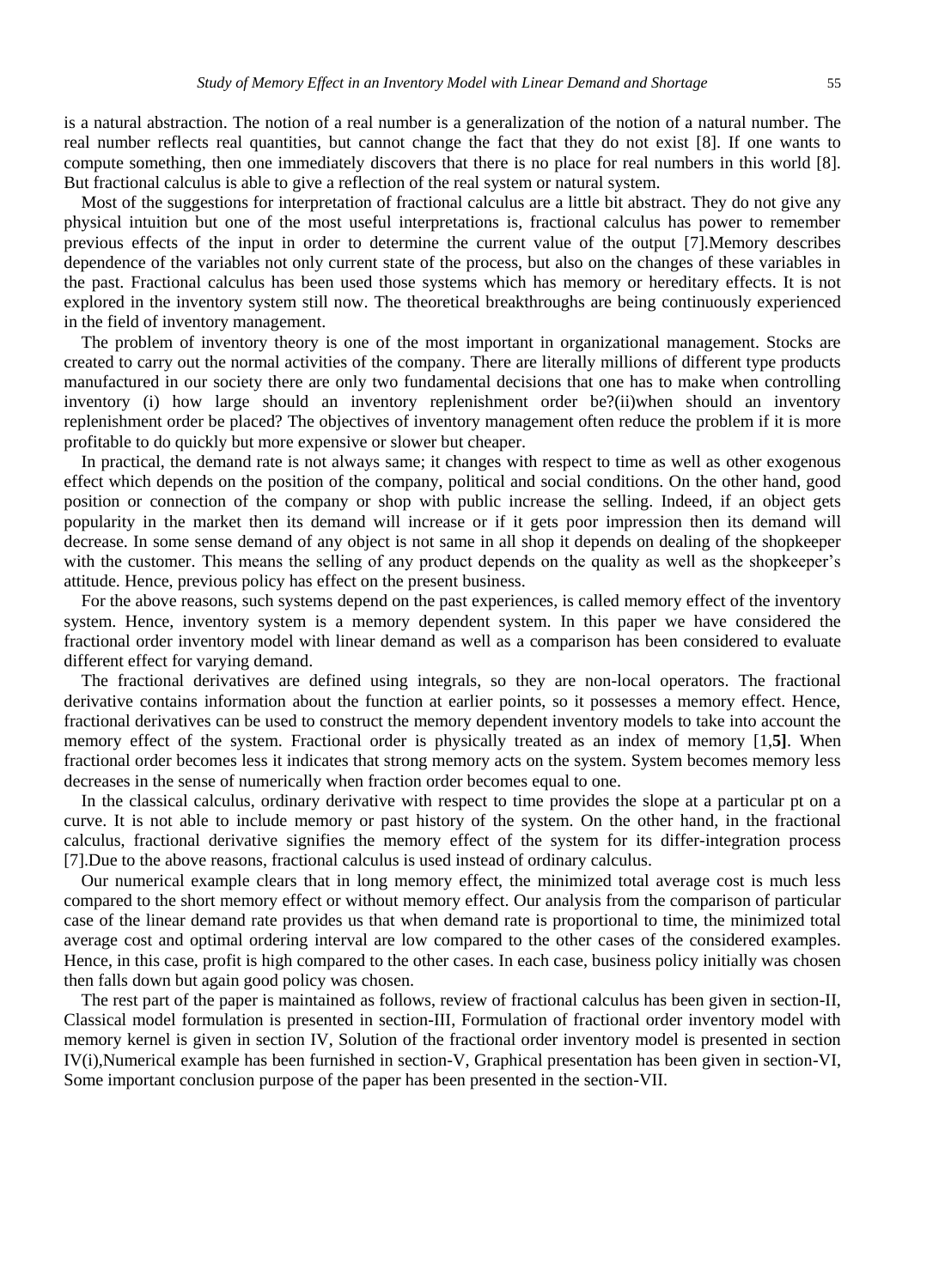## **2. Review of Fractional Calculus**

The popular definition of fractional derivatives[9,10]are left and right Riemann-Liouville(R-L) derivative, Caputo fractional derivative, Modified left R-L derivative or Jumarie fractional derivative which are most times used to formulate different mathematical model. Some of them are listed below.

## *(i) Riemann-Liouville(R-L) Definition of Fractional Derivative*

Riemann-Liouville (R-L) definition of fractional derivative of  $\alpha^{th}$  order (where  $r \leq \alpha < r + 1$ ) for any integrable function  $f(x)$  on  $[a,b]$  is denoted and defined as

$$
\int_{a}^{RL} D_x^{\alpha} (f(x)) = \frac{1}{\Gamma(r+1-\alpha)} \left(\frac{d}{dx}\right)^{r+1} \int_{a}^{x} (x-\xi)^{(r-\alpha)} f(\xi) d\xi
$$
\n(1)

This is known as left R-L definition of fractional derivative.

The above result creates a difference between ordinary derivative and fractional derivative. To eradicate this difference M.Caputo [11] proposed a new definition of fractional order derivative for any differentiable functions.

## *(ii) Caputo Fractional Order Derivative*

For any differentiable function  $f(x)$  on  $[a,b]$  Caputo fractional order derivative [11] of  $\alpha^{th}$  order is denoted by  $\int_a^c D_x^{\alpha}\big(f(x)\big)$  and defined as follows

$$
{}_{a}^{C}D_{x}^{\alpha}\left(f(x)\right)=\frac{1}{\Gamma(r+1-\alpha)}\int_{a}^{x}\left(x-\xi\right)^{(r-\alpha)}f^{(r+1)}\left(\xi\right)d\xi
$$
\n(2)

where  $r \le \alpha < r + 1$ . The Caputo type fractional derivative is applicable for differentiable function only. On the other hand, in terms of Caputo definition of fractional derivative of any constant function is zero. Furthermore, to solve the Caputo type fractional order differential equations, we need the initial and boundary conditions are same as of classical or integer order differential equation.

## *(iii) Fractional Laplace Transform Method*

Laplace transformation plays an important role in integer and fractional order differential equations. The Laplace transform of the function  $f(t)$  is denoted by  $F(s)$  and defined as

$$
F(s) = L(f(t)) = \int_{0}^{\infty} e^{-st} f(t) dt
$$
\n(3)

where s>0 and *s* is called the transform parameter. The Laplace transformation of integer order derivative is defined as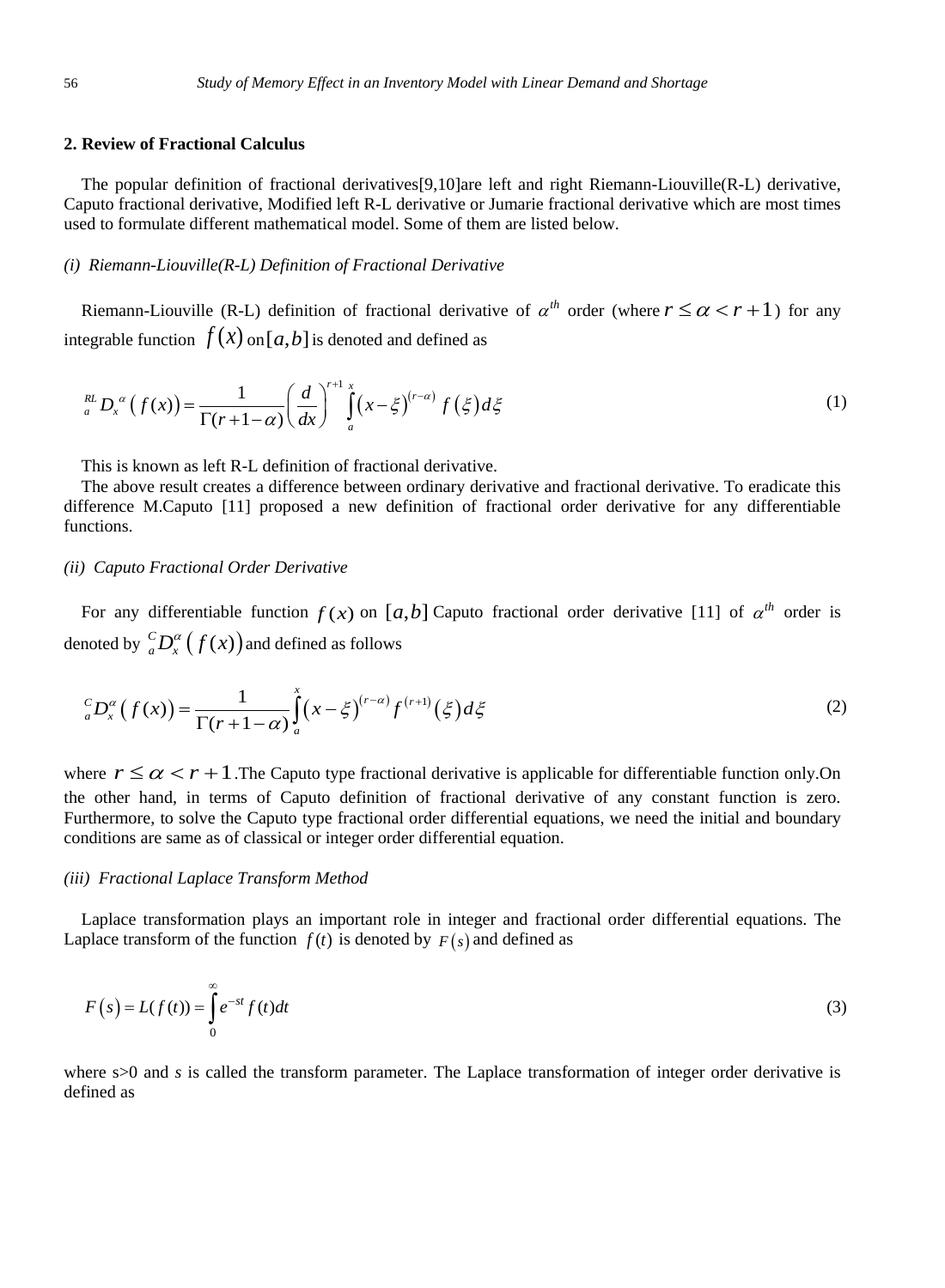$$
L\left\{f^{r}\left(t\right) = s^{r} F\left(s\right) - \sum_{k=0}^{r-1} s^{r-k-1} f^{k}\left(0\right)\right\}
$$
\n(4)

where  $f^{r}(t)$  denotes *r*-*th* order ordinary derivative of *f* with respect to *t*. and for non - integer  $\alpha$ , it is defined in generalized form[9] as,

$$
L\left\{f^{\alpha}\left(t\right)=s^{\alpha}F\left(s\right)-\sum_{k=0}^{r-1}s^{k}f^{a-k-1}\left(0\right)\right\}\text{ where }(r-1)<\alpha\leq r.
$$
\n
$$
(5)
$$

## *(iv) Fractional Sine and Cosine Function*

 $\sin x$  and  $\cos x$ can be represented by the exponential function as follows  $\sin x = \frac{e^{ix} - e^{-ix}}{2i}, \cos x = \frac{e^{ix} + e^{-ix}}{2}$  $x = \frac{e^{ix} - e^{-ix}}{2i}$ ,  $\cos x = \frac{e^{ix} + e^{-ix}}{2}$  $\frac{e^{ix} - e^{-ix}}{2i}$ ,  $\cos x = \frac{e^{ix} + e^{-ix}}{2}$ . Fractional sin and cosine function of  $\alpha - th$  th order can be represented by the g-Leffler function as follows  $\frac{E_a(x^a) - E_a(-ix^a)}{2} = \sin_a(x^a) \cdot \frac{E_a(x^a) + E_a(-ix^a)}{2} = \cos_a(x^a)$ . Hence, Mittag-Leffler function as follows  $\frac{E_{\alpha}(ix^{\alpha})-E_{\alpha}(-ix^{\alpha})}{2}=\sin_{\alpha}(x^{\alpha}), \frac{E_{\alpha}(ix^{\alpha})+E_{\alpha}(-ix^{\alpha})}{2}$  $\frac{E_a(-ix^a)}{2i} = \sin_a(x^a), \frac{E_a(ix^a) + E_a(-ix^a)}{2} = \cos_a(x^a).$  $\frac{d}{dz}$   $\left(\frac{dx^{\alpha}}{2i}\right) - E_{\alpha}\left(-i x^{\alpha}\right)$  =  $\sin_{\alpha}\left(x^{\alpha}\right), \frac{E_{\alpha}\left(i x^{\alpha}\right) + E_{\alpha}\left(-i x^{\alpha}\right)}{2}$  =  $\cos_{\alpha}\left(x^{\alpha}\right).$  He Hence,  $\sin_{\alpha}(x^{\alpha})$ ,  $\cos_{\alpha}(x^{\alpha})$  nothing but generalization form of  $\sin x$  and  $\cos x$  in terms of fractional order .Taking Jumarie fractional order derivative on the  $\sin_{\alpha}(x^{\alpha})$  and  $\cos_{\alpha}(x^{\alpha})$  can be obtained as  $(\sin_{\alpha}(x^{\alpha})) = \cos_{\alpha}(x^{\alpha})^{\prime} D_{\alpha}^{\alpha} (\cos_{\alpha}(x^{\alpha})) = -\sin_{\alpha}(x^{\alpha}).$ α α  $\alpha$  $\alpha$  )  $J \nabla$   $\alpha$ α α  $D_{\alpha}^{\alpha}$  (sin  $_{\alpha}$  (x<sup> $\alpha$ </sup>)) = cos  $_{\alpha}$  (x<sup> $\alpha$ </sup>),  $_{\alpha}^{J}$  *D*,  $_{\alpha}^{\alpha}$  (cos  $_{\alpha}$  (x $^{\alpha}$ )) = - sin  $_{\alpha}$  (x *x*  $J_0 D_x^{\alpha} (\sin_{\alpha} (x^{\alpha})) = \cos_{\alpha} (x^{\alpha})_0^J D_x^{\alpha} (\cos_{\alpha} (x^{\alpha})) = -\sin_{\alpha} (x^{\alpha}).$ 

## **3. Classical Inventory Model**

The classical or memory less inventory model has been developed on the basis of the bellow assumptions.

#### *(i) Assumptions*

The following assumptions are made in developing the model.

- (1) The inventory consists of only one type of items.
- 

\n- (2) The lead time is zero or negligible.
\n- (3) Demand rate is\n 
$$
\begin{cases}\n (a + bt) & \text{for } 0 \leq t \leq t_1 \\
 D_0 & \text{for } t_1 \leq t \leq T\n \end{cases}
$$
\n
\n

- (4) The planning horizon is infinite.
- (5) During the stock out period, there is complete backlogging.

## *(ii) Notations*

Notations are listed below, which are used to develop the mathematical model.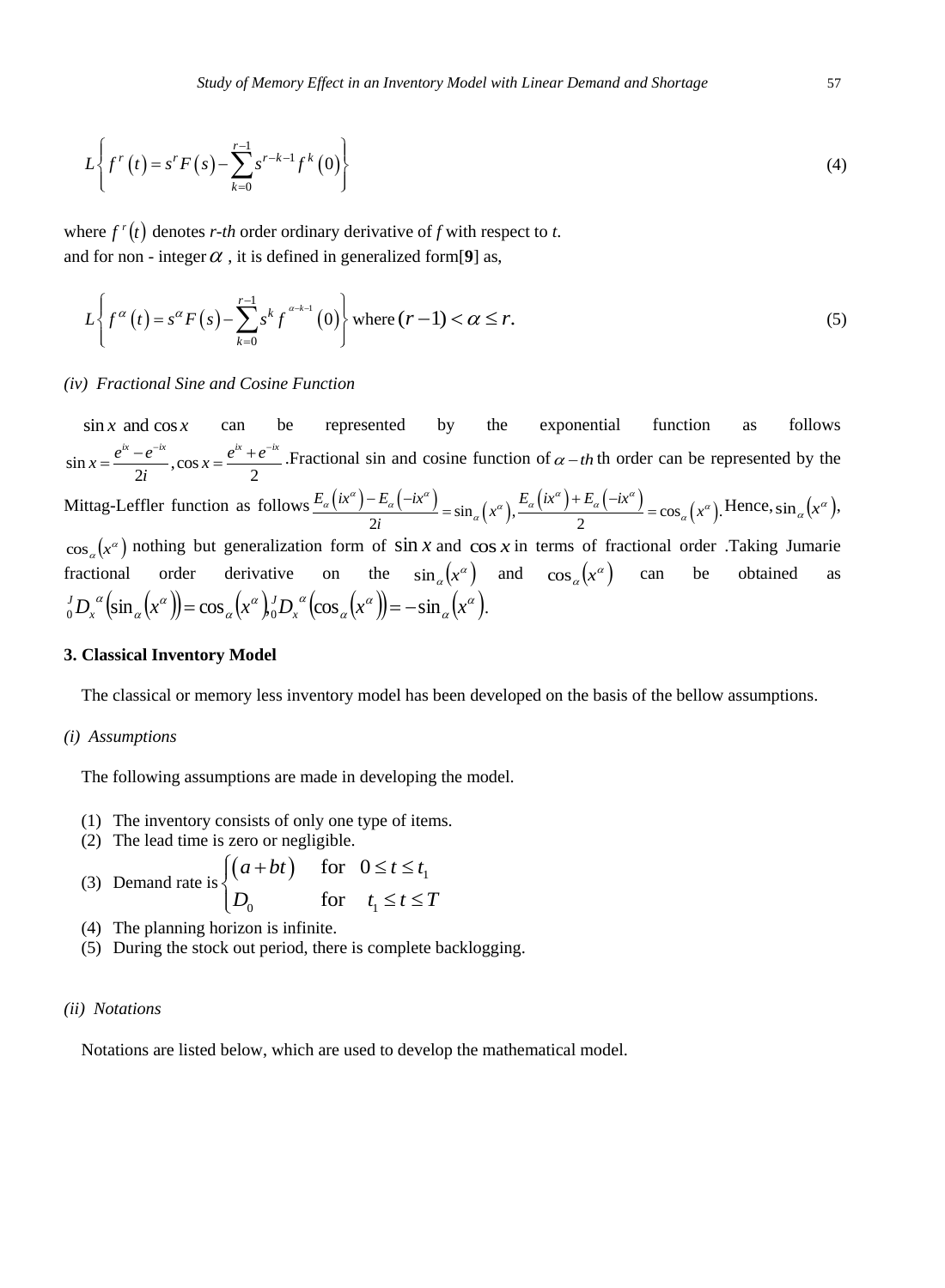| Table 1. Used Symbols and Items |
|---------------------------------|
|---------------------------------|

| Symbols                    | Items                                             | Symbols                     | Items                                               |  |
|----------------------------|---------------------------------------------------|-----------------------------|-----------------------------------------------------|--|
| $(i)I_1(t)$                | Positive inventory level at time t.               | $(ii)I_{2}(t)$              | Negative inventory level at time $t$ .              |  |
| $(iii)C_1$                 | Holding cost per unit per unit time.              | $(iv)C_{2}$                 | Shortage cost per unit per unit time.               |  |
| $(v)(\Gamma,.)$            | Gamma function.                                   | (vi)P                       | Purchasing cost per unit.                           |  |
| $(vii) HOC_{\alpha,\beta}$ | Inventory holding cost with fractional<br>effect. | (viii)(B,.)                 | Beta function.                                      |  |
| $(ix)POC_{\alpha,\beta}$   | Purchasing cost with memory effect.               | $(x)SOC_{\alpha,\beta}$     | Shortage cost with fractional effect.               |  |
| $(xi) TOC_{\alpha,\beta}$  | Total average cost with memory effect.            | $(xii)TOC_{\alpha,\beta}^*$ | Minimized total average cost with<br>memory effect. |  |
| $(xiii)T_{\alpha,\beta}$   | Ordering interval with memory effect.             | $(xiv)T^*_{\alpha,\beta}$   | Optimal ordering interval with<br>memory effect.    |  |
| (xv)Q                      | Total order quantity.                             | $(xvi)C_3$                  | Ordering cost per order.                            |  |

#### *(iii) Classical Model Formulation*

The rate of change of inventory level during positive stock period  $[0, t<sub>1</sub>]$  with linear type demand rate and constant demand rate during shortage period $[t_1, T]$  is governed by the two first order differential equations as follows

$$
\frac{d(I_1(t))}{dt} = -(a+bt) \text{ with } I_1(t_1) = 0
$$
\n
$$
\frac{d(I_2(t))}{dt} = -D_0 \text{ with } I_2(t_1) = 0
$$
\n(7)

The classical economic order quantity model has not illustrated because memory dependent inventory model is the key area of our paper.

#### **4. Formulation of Fractional order Inventory Model with Memory Kernel**

In order to study the memory effect on the inventory management, we consider the fractional generalization of the classical inventory model. Due to observe the influence of memory effects, first the differential equation( $6-7$ ) can be written using the kernel function as follows [5].

$$
\frac{d(I_1(t))}{dt} = -\int_0^t k(t-t') (a+bt') dt' \tag{8}
$$

$$
\frac{d\left(I_2\left(t\right)\right)}{dt} = -\int_0^t k\left(t - t'\right)D_0 dt' \tag{9}
$$

in which  $k(t-t')$  is the kernel function. An appropriate choice, in order to include long-term memory effects, can be a power-law function which displays a slow decay such that the state of the system at quite early times also contributes to the evolution of the system [5].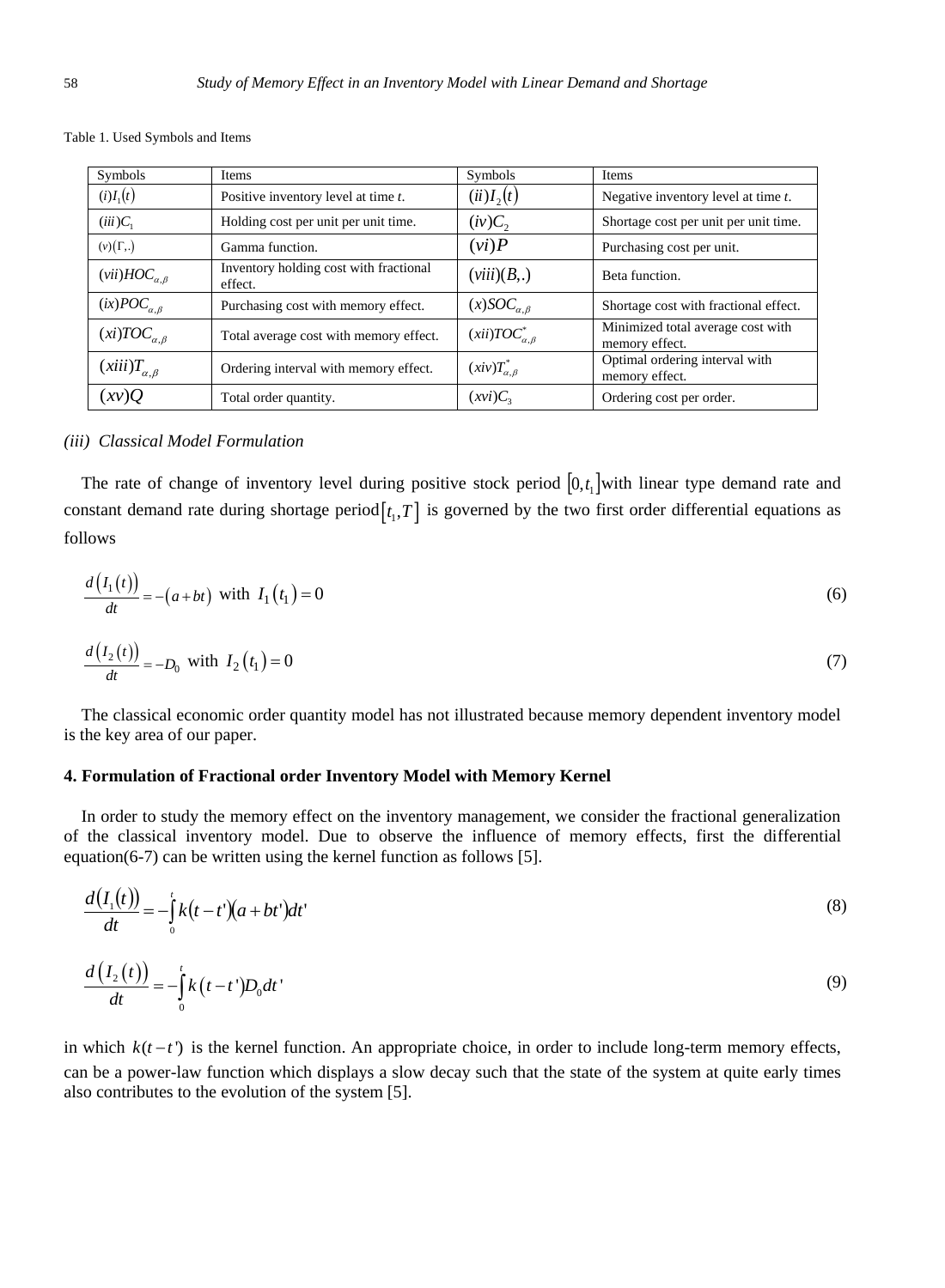This type of kernel guarantees the existence of scaling features as it is often intrinsic in most natural phenomena. Thus, to generate the fractional order model we consider  $k(t-t) = \frac{1}{\Gamma(\alpha-1)} (t-t)^{\alpha-2}$ , where  $0 < \alpha \le 1$ 

and  $\Gamma(\alpha)$  denotes the gamma function. Using the definition of fractional derivative [8,9] we can re-write the Equation (8-9) to the form of fractional differential equations with the Caputo-type derivative in the following form

$$
\frac{d(I_1(t))}{dt} = - {}_0D_t^{-(a-1)}(a+bt) \tag{10}
$$

$$
\frac{d(I_2(t))}{dt} = - {}_0D_t^{-(\alpha-1)}(D_0)
$$
\n(11)

Now, applying fractional Caputo derivative of order  $(\alpha - 1)$  on both sides of the Eq. (10-11), and using the fact the Caputo fractional derivative and fractional integral are inverse operators, the following fractional differential equations can be obtained for the model

$$
{}_{0}^{C}D_{t}^{(\alpha)}\left(I_{1}(t)\right) = -(a+bt)
$$
\n<sup>(12)</sup>

$$
{}_{_{0}}^{c}D_{t}^{(\alpha)}\big(I_{2}(t)\big) = -D_{0} \tag{13}
$$

Here, the strength of the memory is determined by the fractional order  $\alpha$ . When,  $\alpha \rightarrow 1$ , it indicates that the system losses its memory and when  $\alpha$  becomes equal to one system becomes memory less system.

Long Memory effect: The strength of memory is controlled by the order of fractional derivative or fractional integration.If order of fractional derivative or fractional integrationis in (0,0.5).Then this system may be called that it has long memory effect.

**Short Memory effect:** If order of the fractional derivative or the fractional integration is in [0.5,1).The system is called that it has short memory effect.

#### *(i) Fractional order Inventory model Analysis*

The fractional order model is governed by two above formulated fractional order differential equations

$$
\frac{d^{a}(I_{1}(t))}{dt^{a}} = -(a+bt) \text{ with } I_{1}(t_{1}) = 0
$$
\n
$$
(14)
$$
\n
$$
d^{a}(I_{2}(t)) = D \text{ with } I_{1}(t_{1}) = 0
$$
\n
$$
(15)
$$

$$
\frac{d^{a}(I_{2}(t))}{dt^{a}} = -D_{0} \text{ with } I_{2}(t_{1}) = 0
$$
\n(15)

Using Laplace transform and Laplace inversion method [24] on (14, 15) and we get,

Using Laplace transform and Laplace inversion function [2+*j* of (1+, 12) and we get,  

$$
I_1(t) = \frac{a}{\Gamma(1+\alpha)} \left( t_1^{\alpha} - t^{\alpha} \right) + \frac{b}{\Gamma(2+\alpha)} \left( t_1^{\alpha+1} - t^{\alpha+1} \right)
$$
(16)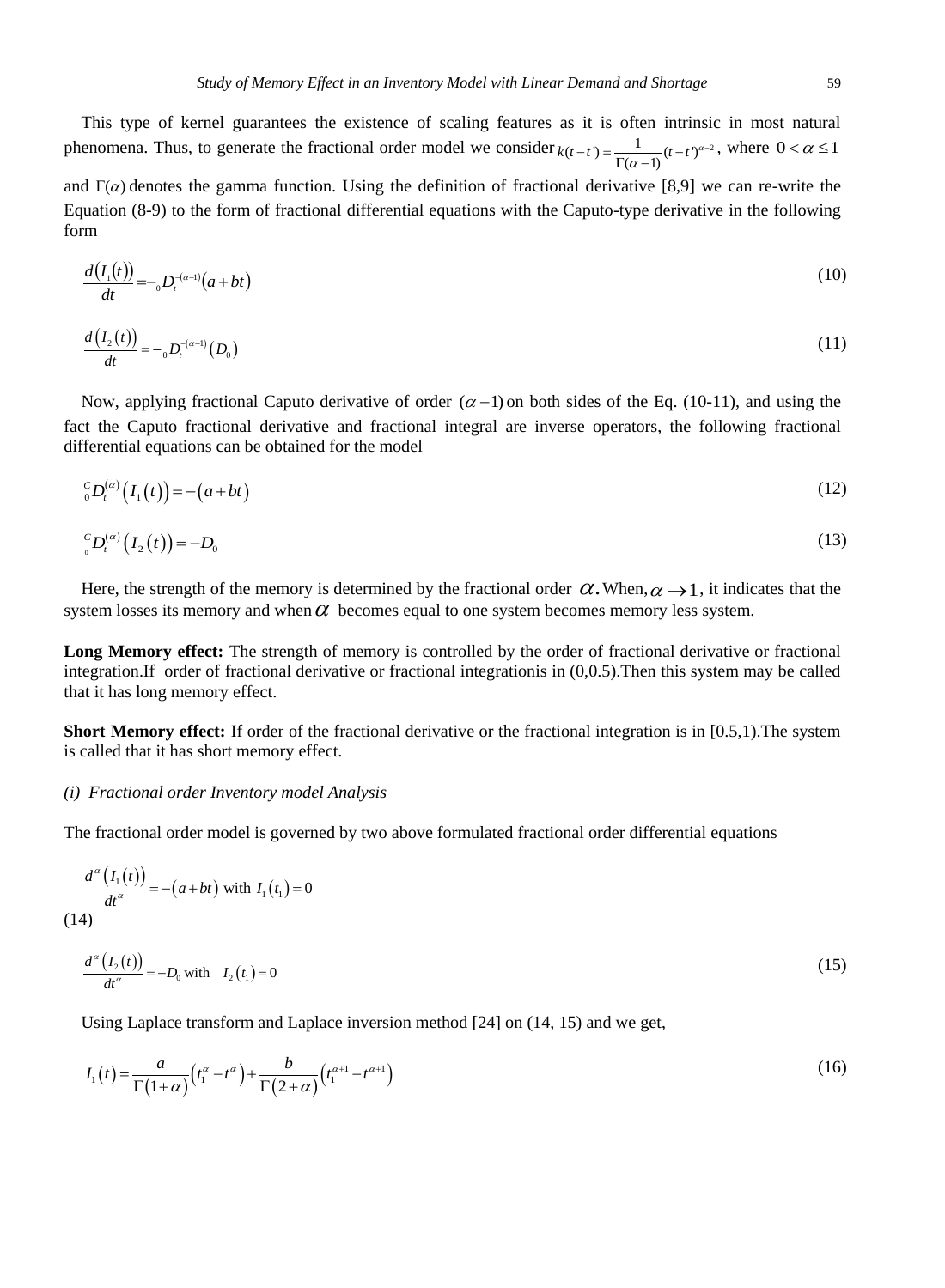$$
I_2(t) = \frac{D_0}{\Gamma(1+\alpha)} \left(t_1^{\alpha} - t^{\alpha}\right) \tag{17}
$$

The maximum positive inventory level is

$$
M = I_1(0) = \frac{at_1^{\alpha}}{\Gamma(1+\alpha)} + \frac{bt_1^{\alpha+1}}{\Gamma(2+\alpha)}
$$
(18)

The maximum backordered units are

$$
S = -I_2(T) = \frac{D_0}{\Gamma(1+\alpha)}(T^{\alpha} - t_1^{\alpha})
$$
\n(19)

Hence, the order size during *[0,T]* becomes as

$$
Q = (\text{Maximum positive inventory level}) + (\text{Maximum negative inventory level})
$$
\n
$$
= M + S = \left(\frac{a}{\Gamma(1+\alpha)}(t_1^{\alpha}) + \frac{b}{\Gamma(2+\alpha)}(t_1^{\alpha+1})\right) + \frac{D_0}{\Gamma(1+\alpha)}(T^{\alpha} - t_1^{\alpha})
$$
\n
$$
(20)
$$

Inventory holding cost per cycle for the fractional model [1] is denoted by  $HOC_{\alpha,\beta}(T)$  and defined as follows

Iows  
\n
$$
HOC_{\alpha,\beta}(T) = C_{1} \, {}_{0}D_{\eta}^{-\beta} (I_{1}(t)) = \frac{C_{1}}{\Gamma(\beta)} \int_{0}^{t} (t_{1} - t)^{(\beta - 1)} \left( \frac{a}{\Gamma(1 + \alpha)} \left( t_{1}^{\alpha} - t^{\alpha} \right) + \frac{b}{\Gamma(2 + \alpha)} \left( t_{1}^{\alpha + 1} - t^{\alpha + 1} \right) \right) dt
$$
\n
$$
= \frac{aC_{1}t_{1}^{\alpha + \beta}}{\Gamma(\beta)\Gamma(1 + \alpha)} \left( \frac{1}{\beta} - B(\alpha + 1, \beta) \right) + \frac{bC_{1}t_{1}^{\alpha + \beta + 1}}{\Gamma(\beta)\Gamma(2 + \alpha)} \left( \frac{1}{\beta} - B(\alpha + 2, \beta) \right)
$$
\n(21)

(here,  $\beta$  is considered as the integral memory index to include memory on different type associated cost[1])

Shortage cost per cycle with fractional effect is denoted by 
$$
SOC_{\alpha,\beta}
$$
 and defined as follows

\n
$$
SOC_{\alpha,\beta}(T) = -C_{2\ i_{1}} D_{T}^{-\beta} (I_{2}(t)) = \frac{C_{2}}{\Gamma(\beta)} \int_{t_{1}}^{T} (T-t)^{(\beta-1)} \left( \frac{D_{0}}{\Gamma(1+\alpha)} (t^{\alpha} - t_{1}^{\alpha}) \right) dt
$$
\n
$$
= \begin{pmatrix} -\frac{C_{2}D_{0}t_{1}^{\alpha}}{\Gamma(\beta+1)\Gamma(1+\alpha)} T^{\beta} + \frac{C_{2}D_{0}\alpha t_{1}^{\alpha+1}}{(1+\alpha)\Gamma(\beta)\Gamma(1+\alpha)} T^{\beta-1} \\ + \frac{C_{2}D_{0}}{\Gamma(\beta)\Gamma(1+\alpha)} \left( \frac{1}{(1+\alpha)} - \frac{(\beta-1)}{(2+\alpha)} \right) T^{\beta+\alpha} + \frac{C_{2}D_{0}(\beta-1)t_{1}^{\alpha+2}}{(2+\alpha)\Gamma(\beta)\Gamma(1+\alpha)} T^{\beta-2} \end{pmatrix}
$$
\n(Expanding  $(T-t)^{(\beta-1)} \cong T^{\beta-1} \left( 1 - (\beta-1) \frac{t}{T} \right)$ , neglecting higher terms as  $\left( \frac{t}{T} \right)$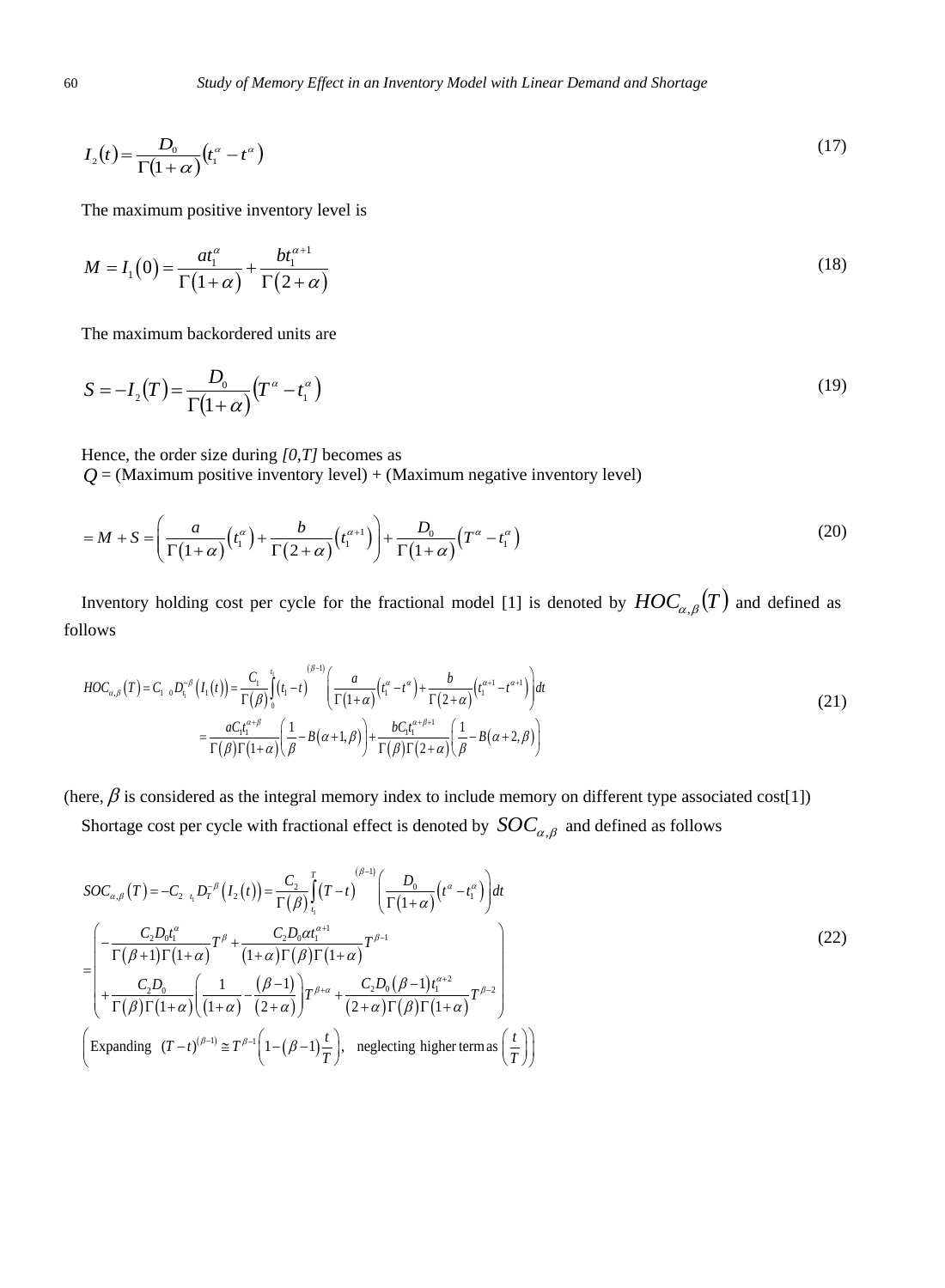Purchase cost per cycle becomes as

Put the two different values are given by:

\n
$$
POC_{\alpha,\beta} = P \times Q = P\left(\left(\frac{a}{\Gamma(1+\alpha)}\left(t_1^{\alpha}\right) + \frac{b}{\Gamma(2+\alpha)}\left(t_1^{\alpha+1}\right)\right) + \frac{D_0}{\Gamma(1+\alpha)}\left(T^{\alpha} - t_1^{\alpha}\right)\right)
$$
\n(23)

(where, *P* is the purchasing cost per unit time)  
\nHence, total average cost per unit time is as,  
\n
$$
TOC_{\alpha,\beta}(T) = \left(\frac{HOC_{\alpha,\beta} + SOC_{\alpha,\beta} + POC_{\alpha,\beta} + C_3}{T}\right)
$$
\n
$$
= \frac{\left(\left(HOC_{\alpha,\beta} + C_3 + P\left(\frac{at^{\alpha}}{\Gamma(1+\alpha)} + \frac{bt^{\alpha}}{\Gamma(2+\alpha)}\right) - \frac{PD_0}{\Gamma(1+\alpha)}\right) + \frac{BC_1}{\Gamma(1+\alpha)}\right)}{T(\beta)\Gamma(1+\alpha)\left(\frac{t^{\alpha+\beta}}{\beta} - t_1^{\alpha+\beta}B(\alpha+1,\beta)\right) + \frac{bc_1}{\Gamma(\beta)\Gamma(2+\alpha)}\left(\frac{t^{\alpha+\beta+1}}{\beta} - t_1^{\alpha+\beta+1}B(\alpha+2,\beta)\right)}
$$
\n
$$
= \frac{1}{T}\left(-\frac{C_2D_0t_1^{\alpha}}{\Gamma(\beta+1)\Gamma(1+\alpha)}T^{\beta} + \frac{C_2D_0at_1^{\alpha+1}}{(1+\alpha)\Gamma(\beta)\Gamma(1+\alpha)}T^{\beta-1} + \frac{C_2D_0(B-1)t_1^{\alpha+2}}{\Gamma(\beta)\Gamma(1+\alpha)}T^{\beta-2} + \frac{PD_0T^{\alpha}}{\Gamma(1+\alpha)}
$$
\n
$$
= AT^{-1} + B_1T^{\beta-1} + CT^{(\beta-2)} + DT^{(\beta-3)} + ET^{(\alpha-1)} + FT^{(\alpha+\beta-1)}
$$
\n
$$
A = P\left(\frac{at_1^{\alpha}}{\Gamma(1+\alpha)} + \frac{bt_1^{\alpha}}{\Gamma(2+\alpha)}\right) - \frac{D_0}{\Gamma(1+\alpha)}(t_1^{\alpha}) + HOC_{\alpha,\beta} + C_3
$$

$$
AT^{-1} + B_1T^{\beta-1} + CT^{(\beta-2)} + DT^{(\beta-3)} + ET^{(\alpha-1)} + FT^{(\alpha+\beta-1)}
$$
  
\n
$$
A = P\left(\left(\frac{at_1^{\alpha}}{\Gamma(1+\alpha)} + \frac{bt_1^{\alpha}}{\Gamma(2+\alpha)}\right) - \frac{D_0}{\Gamma(1+\alpha)}(t_1^{\alpha})\right) + HOC_{\alpha,\beta} + C_3
$$
  
\n
$$
B_1 = -\frac{C_2D_0t_1^{\alpha}}{\Gamma(\beta+1)\Gamma(1+\alpha)}, C = \frac{C_2D_0\alpha t_1^{\alpha+1}}{(1+\alpha)\Gamma(\beta)\Gamma(1+\alpha)}, D = \frac{C_2D_0(\beta-1)t_1^{\alpha+2}}{(2+\alpha)\Gamma(\beta)\Gamma(1+\alpha)},
$$
  
\n
$$
E = \frac{PD_0}{\Gamma(1+\alpha)}, F = \frac{C_2D_0}{\Gamma(\beta)\Gamma(1+\alpha)}\left(\frac{1}{(1+\alpha)} - \frac{(\beta-1)}{(2+\alpha)}\right).
$$

Now, we consider three cases for the memory dependent or fractional order inventory model (i)  $0 < \alpha \le 1.0, 0 < \beta \le 1.0$ , (ii)  $0 < \alpha \le 1, \beta = 1.0$ , (iii)  $0 < \beta \le 1.0, \alpha = 1.0$ .

*(a). Case-1:*  $0 < \alpha \le 1.0$ ,  $0 < \beta \le 1.0$ .

Therefore, generalized inventory model can be written as follows

Therefore, generalized inventory model can be written as follows  
\n
$$
\left[\begin{array}{l}\text{Min} TOC_{\alpha,\beta}(T) = AT^{-1} + B_1 T^{\beta-1} + CT^{\beta-2} + DT^{\beta-3} + ET^{\alpha-1} + FT^{\alpha+\beta-1} \\ \text{Subject to } T \ge 0 \end{array}\right] (24)
$$

The corresponding dual form of (24) can be written bellow,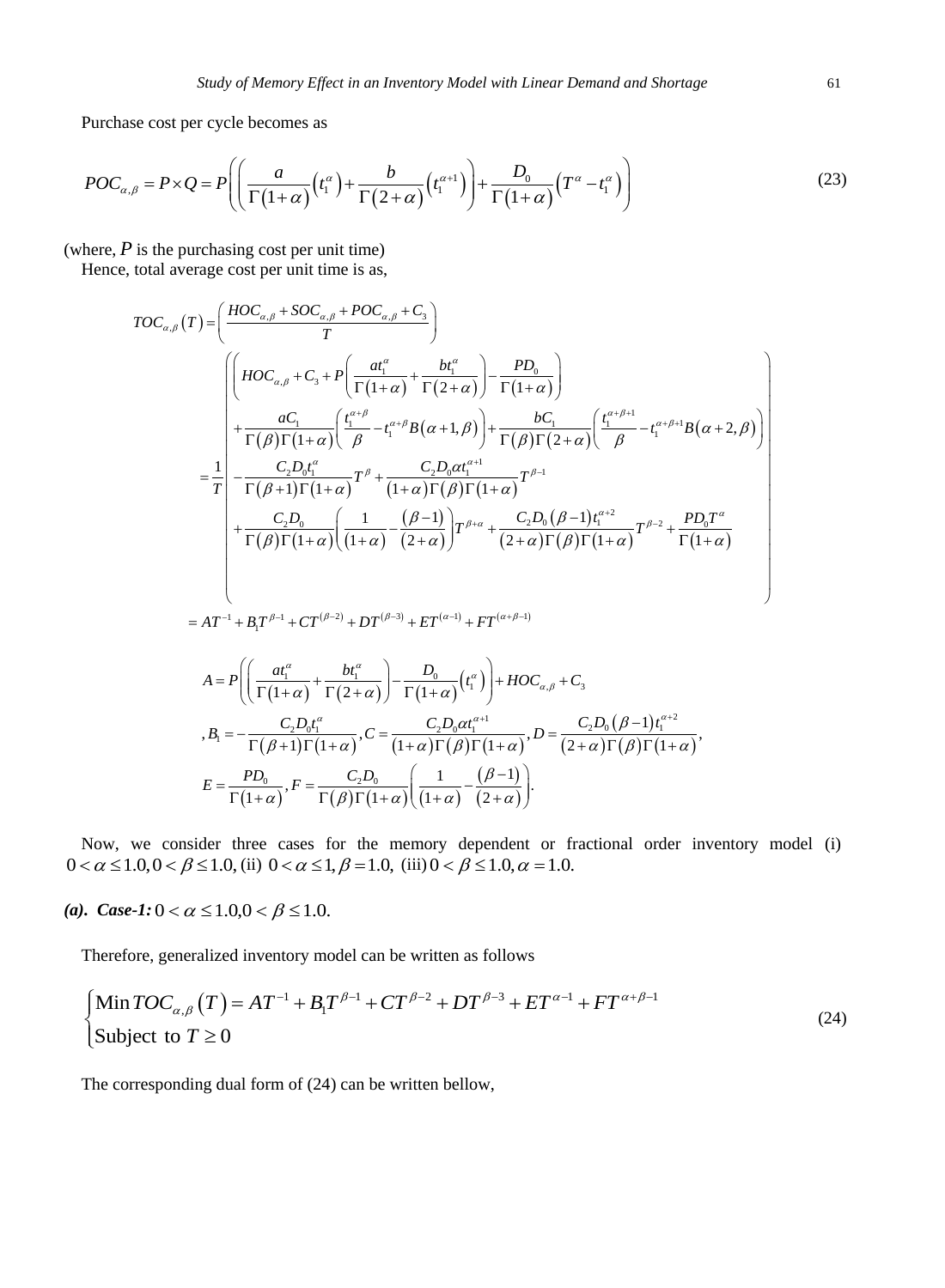$$
Max d(w) = \left(\frac{A}{w_1}\right)^{w_1} \left(\frac{B_1}{w_2}\right)^{w_2} \left(\frac{C}{w_3}\right)^{w_3} \left(\frac{D}{w_4}\right)^{w_4} \left(\frac{E}{w_5}\right)^{w_5} \left(\frac{F}{w_6}\right)^{w_6}
$$
(25)

With the orthogonal and normal conditions respectively are

$$
w_1 + w_2 + w_3 + w_4 + w_5 + w_6 = 1
$$
\n<sup>(26)</sup>

and

$$
-w_1 + (\beta - 1)w_2 + (\beta - 2)w_3 + (\beta - 3)w_4 + (\alpha - 1)w_5 + (\alpha + \beta - 1)w_6 = 0
$$
\n(27)

The primal-dual relations can be written as

$$
AT^{(-1)} = w_1 d(w), B_1 T^{\beta - 1} = w_2 d(w), CT^{(\beta - 2)} = w_3 d(w), DT^{(\beta - 3)} = w_4 d(w)
$$
  
\n
$$
ET^{(\alpha - 1)} = w_5 d(w), FT^{(\alpha + \beta - 1)} = w_6 d(w)
$$
\n(28)

Using the relations (28), the followings can be obtained as,

$$
\left(\frac{A w_2}{B_1 w_1}\right) = \left(\frac{C w_2}{B_1 w_3}\right)^{(\beta)}, \left(\frac{C w_2}{B_1 w_3}\right) = \left(\frac{D w_3}{C w_4}\right), \left(\frac{C w_2}{B_1 w_3}\right)^{\beta - \alpha - 2} = \left(\frac{E w_4}{D w_5}\right), \left(\frac{E w_6}{F w_5}\right) = \left(\frac{C w_2}{B_1 w_3}\right)^{\beta}
$$
\n(29)

along with

$$
T = \left(\frac{Cw_2}{B_1 w_3}\right) \tag{30}
$$

There are six non-linear equations (26, 27 and 29) with six unknown  $W_1, W_2, W_3, W_4, W_5, W_6$ . Optimal values  $w_1^*, w_2^*, w_3^*, w_4^*, w_5^*, w_6^*$ 6 \* 5 \* 4 \* 3 \* 2  $w_1^*, w_2^*, w_3^*, w_4^*, w_5^*, w_6^*$  are obtained solving six nonlinear equations. Optimal ordering interval  $T_{\alpha,\beta}^*$  and the minimized total average cost  $TOC_{\alpha,\beta}^*$  can be obtained from (30) and (24) respectively.

# *(b). Case-2*:  $0 < \alpha \leq 1, \beta = 1.0$ .

In this case, the inventory model becomes as  
\n
$$
\begin{cases}\n\text{Min} TOC_{\alpha,1}(T) = AT^{-1} + B_1 T^0 + CT^{-1} + DT^{-2} + ET^{\alpha-1} + FT^{\alpha} \\
\text{Subject to } T \ge 0\n\end{cases}
$$
\n(31)

In similar way as case-1, the minimized total average cost and optimal ordering interval have been evaluated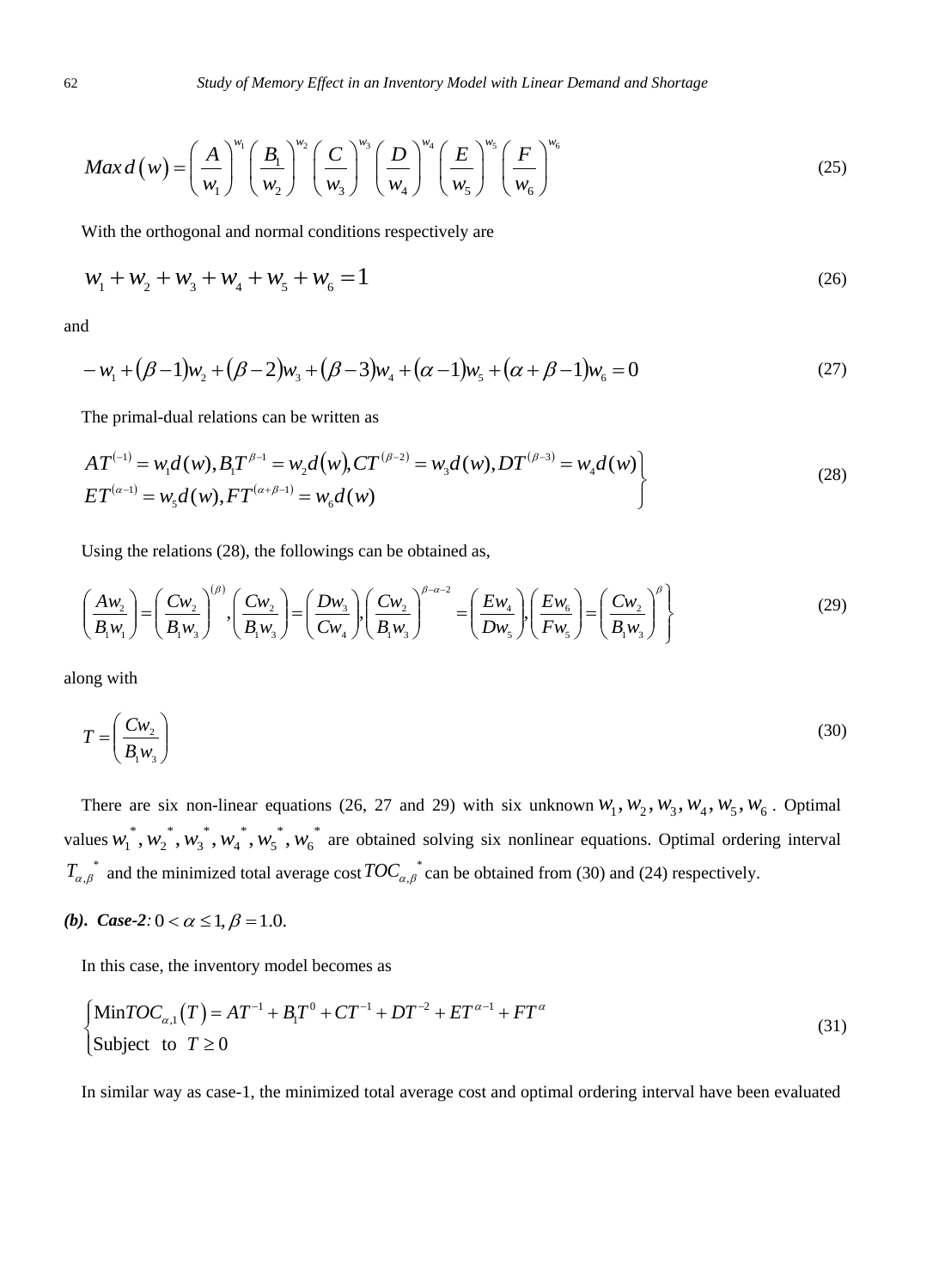from (31).

*(c). Case-3:*  $0 < \beta \le 1.0, \alpha = 1.0$ .

In this case, generalized inventory model can be written as  
\n
$$
\begin{cases}\n\text{Min}TOC_{1,\beta}(T) = AT^{-1} + B_1T^{\beta-1} + CT^{\beta-2} + DT^{\beta-3} + ET^0 + FT^{\beta}\n\end{cases}
$$
\nSubject to  $T \ge 0$   
\n(32)

In similar approach as case-1, the minimized total average cost and optimal ordering interval have been evaluated from (32).

## **5. Numerical Example**

**(i)** We consider a fractional order inventory model with the parameter values in proper units merical Example<br>We consider a fractional order inventory model with the paramet<br> $a = 20, b = 30, P = 50, D_0 = 23, C_1 = 15, C_2 = 20, C_3 = 300, t_1 = 0.6789$ . The basel of the Method is interesting the parameter of the space of The numerical problem is solved by Matlab minimization process from the case-1.

We will also consider different numerical example depending on different values of *a* and *b*.

Table 2. Optimal Ordering Interval and Minimized Total Average cost for  $\beta = 1.0$  and  $0 < \alpha \leq 1.0$ . Table 2. Optimal Ordering Interval and<br>  $(\uparrow\text{indicates increasing}, \downarrow\text{indicates decreasing})$ 

| $\alpha$                    | $\beta$ | $T^*_{\alpha,\beta}$      | $TOC^*_{\alpha,\beta}$             |
|-----------------------------|---------|---------------------------|------------------------------------|
| 0.1                         | 1.0     | 43.9461                   | 244.7051                           |
| 0.2                         | 1.0     | 19.8155                   | 469.7240                           |
| 0.3 (growing memory effect) | 1.0     | 12.1259                   | 694.2453                           |
| 0.4                         | 1.0     | 8.3749                    | 913.9054                           |
| 0.5                         | 1.0     | 6.1480                    | 1.1210x10 <sup>3</sup>             |
| 0.6                         | 1.0     | 4.6682                    | $1.3065 \times 10^{3}$             |
| 0.7                         | 1.0     | 3.6156                    | $1.4612x10^3$                      |
| 0.8                         | 1.0     | 2.8383                    | $1.5773 \times 10^{3}$             |
| $0.9$ $(\text{above})$      | 1.0     | 2.2569↑9increasing above) | $1.6496x10^{3}$ (decreasing above) |
| 1.0                         | 1.0     | 1.8248                    | $1.6771 \times 10^3$               |

From table 2, it is clear that in long memory effect, minimized total average cost is low compared to the short memory effect or memory less system. But, in long memory effect, optimal ordering interval is high compared to the short memory effect or memory less system. Hence, in long memory effect, business stay long time but minimized total average cost is low compared to the short memory effect or memory less system.

**(ii)** We consider a fractional order inventory model with the parameter values in proper units  $a = 20, b = 0, P = 50, D_0 = 23, C_1 = 15, C_2 = 20, C_3 = 300, t_1 = 0.6789$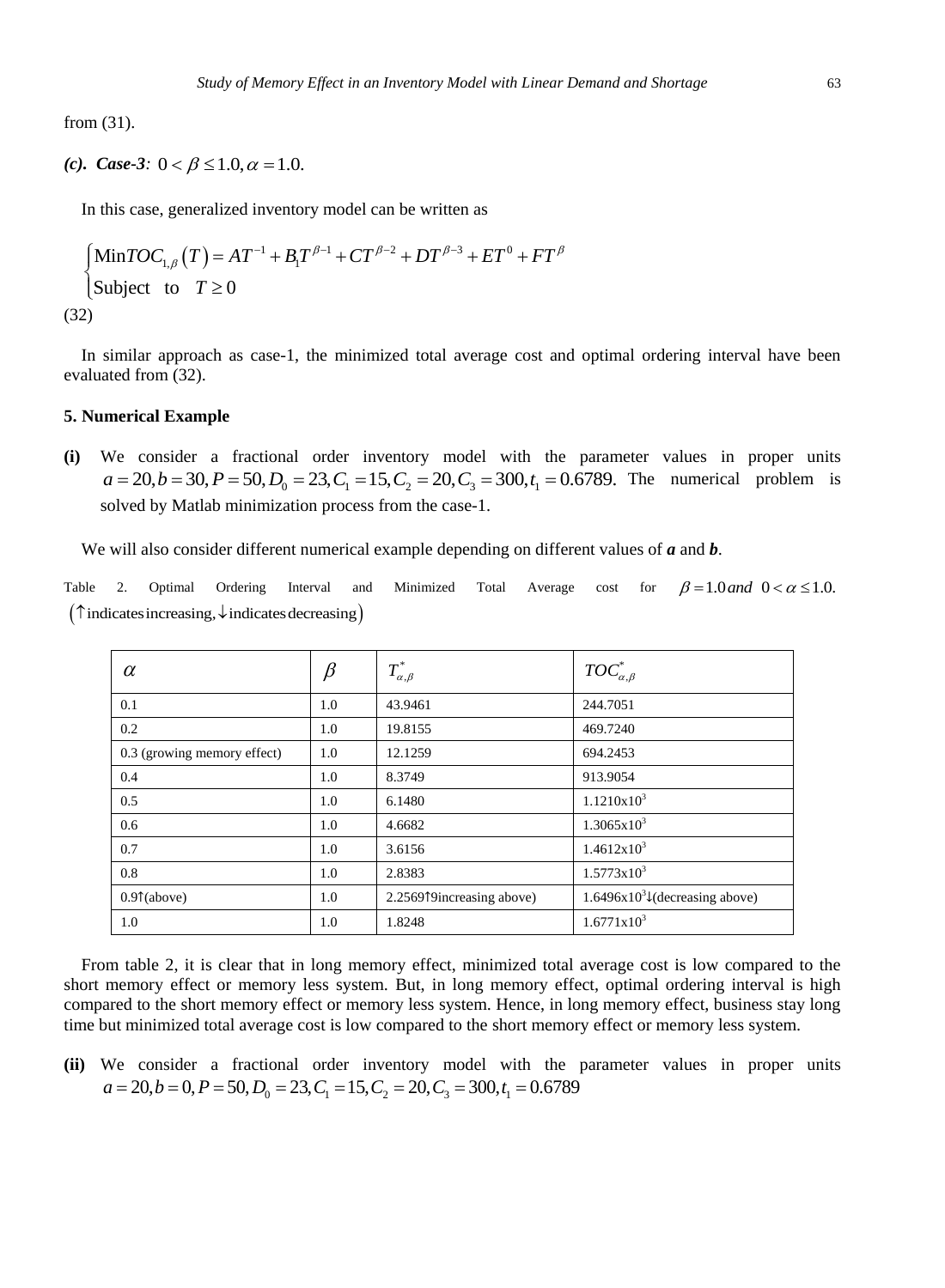| $\alpha$                      |     | $T^*_{\alpha,\beta}$       | $TOC^*_{\alpha,\beta}$          |
|-------------------------------|-----|----------------------------|---------------------------------|
| 0.1                           | 1.0 | 27.9419                    | 215.4751                        |
| 0.2                           | 1.0 | 13.6716                    | 412.5336                        |
| $0.3$ (growing memory effect) | 1.0 | 8.7703                     | 610.9492                        |
| 0.4                           | 1.0 | 6.2170                     | 805.9642                        |
| 0.5                           | 1.0 | 4.6124                     | 989.1742                        |
| 0.6                           | 1.0 | 3.4945                     | $1.1507x103$ (decreasing above) |
| 0.7                           | 1.0 | 2.6713                     | $1.2808x10^3$                   |
| 0.81                          | 1.0 | 2.05361 (increasing above) | $1.3714x10^{3}$                 |
| 0.9                           | 1.0 | 1.5972                     | $1.4184x10^3$                   |
| 1.0                           | 1.0 | 1.2740                     | $1.4237x10^3$                   |

**Table 3.** Optimal ordering interval and minimized total average cost for  $\beta = 1.0$  and  $0 < \alpha \leq 1.0$ .

In this case, for long memory effect and short memory effect, nature of working of memory effect on the minimized total average cost and optimal ordering interval is same as table-2 but the numerical value is less compared to the table 2, table-4.

**(iii)** We consider a fractional order inventory model with the parameter values in proper units  $a = 0, b = 30, P = 50, D_0 = 23, C_1 = 15, C_2 = 20, C_3 = 300, t_1 = 0.6789$ 

**Table 4.** Optimal Ordering Interval and Minimized Total Average cost for  $\beta$  = 1.0 and 0 <  $\alpha$  ≤ 1.0. Table 4. Optimal Ordering Interval and  $(\uparrow \text{indicates increasing and } \downarrow \text{ indicates decreasing})$ 

| $\alpha$                    |     | $T^*_{\alpha,\beta}$       | $TOC^*_{\alpha,\beta}$         |
|-----------------------------|-----|----------------------------|--------------------------------|
| 0.1                         | 1.0 | 28.0401                    | 215.6927                       |
| 0.2                         | 1.0 | 13.0300                    | 405.6592                       |
| 0.3 (growing memory effect) | 1.0 | 8.0234                     | 590.4483                       |
| 0.4                         | 1.0 | 5.4609                     | 765.54833↓(decreasing) (above) |
| 0.5                         | 1.0 | 3.8557                     | 921.9613                       |
| 0.6                         | 1.0 | 2.7209                     | $1.0480x10^3$                  |
| 0.7                         | 1.0 | 1.8526                     | $1.1298x10^{3}$                |
| 0.8                         | 1.0 | 1.1554↑ (increasing above) | $1.1517x10^3$                  |
| 0.91                        | 1.0 | 0.6009                     | $1.0973 \times 10^{3}$         |
| 1.0                         | 1.0 | 0.2789                     | 965.9921                       |

From table 4, it is clear that, in long memory effect, minimized total average cost is low compared to the short memory effect. In long memory effect, business policy good. In this case, nature of working of memory effect is not same as table 2 or table 3.

In this case, for long and short memory effect, the numerical values of the minimized total average cost, optimal ordering interval are less compared to the table 2.

#### *(a) Sensitivity Analysis*

The sensitivity analysis has been performed by changing each of the parameter by  $+50\%, +10\%, -10\%, -50\%$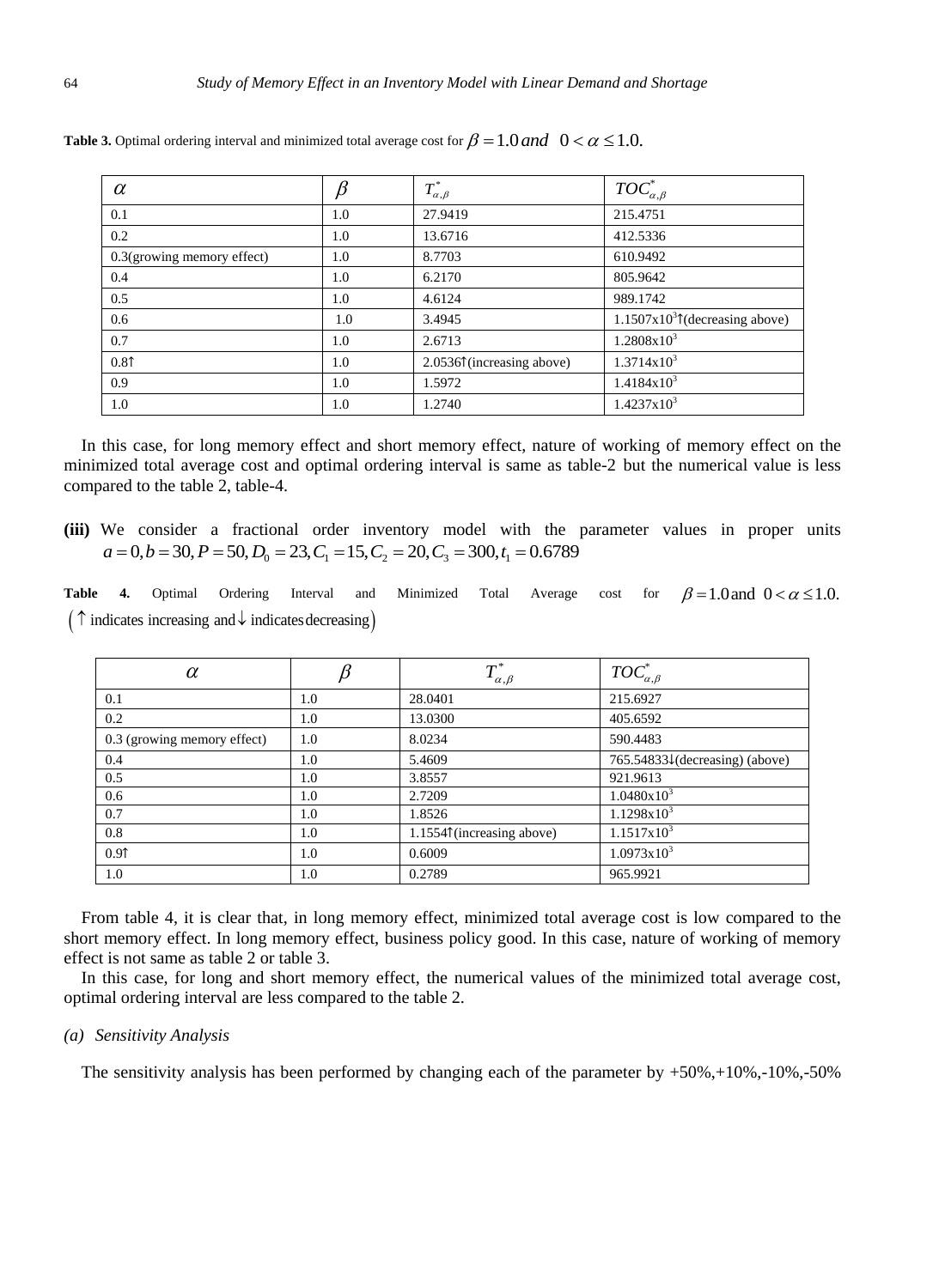to show effects on the optimal ordering interval  $T_{\alpha,1}^*$  and minimized total average cost  $TC_{\alpha,1}^*(T)$  taking one parameter  $a, b, P, D_0, C_1, C_2, C_3, t_1$  at a time and keeping the remaining parameters unchanged for the differential memory index  $\alpha = 0.1$ , and  $0.9$ *i.e* in long memory effect or short memory effect.

| Parameter                 | Parameter<br>Change $(\%)$ | $\,$<br>$T_{\alpha,1}$ | $TOC^*_{\alpha,1}(T)$ | Parameter | Parameter<br>Change $(\%)$ | 米<br>$T_{\alpha,1}$ | $TOC^*_{a,1}(T)$ |
|---------------------------|----------------------------|------------------------|-----------------------|-----------|----------------------------|---------------------|------------------|
|                           | $+50%$                     | 51.5409                | 255.5106              |           | $+50%$                     | 44.8302             | 246.0410         |
| a                         | $+10%$                     | 45.4799                | 247.0087              |           | $+10%$                     | 44.1232             | 244.9744         |
|                           | $-10%$                     | 42.4040                | 242.31941             |           | $-10%$                     | 43.76901            | 244.43471        |
|                           | $-50\%$                    | 36.14141               | 231.8107              |           | $-50\%$                    | 43.0593             | 243.3420         |
|                           | $+50%$                     | 51.5853                | 255.5697              |           | $+50%$                     | 29.9525             | 326.8845         |
| $\boldsymbol{h}$          | $+10%$                     | 45.4890                | 247.0221              | $C_{2}$   | $+10\%$                    | 40.1504             | 262.1321         |
|                           | $-10%$                     | 42.39841               | 242.30511             |           | $-10%$                     | 48.56761            | 226.67451        |
|                           | $-50\%$                    | 36.0945                | 231.7264              |           | $-50\%$                    | 85.0215             | 146.6384         |
|                           | $+50%$                     | 61.5936                | 269.3703              |           | $+50%$                     | 46.1774             | 248.0345         |
| $\boldsymbol{P}$          | $+10\%$ 1                  | 47.4861                | 250.2987              |           | $+10\%$ 1                  | 44.3937             | 245.3843         |
|                           | $-10%$                     | 40.40041               | 238.67491             | $C_3$     | $-10%$                     | 43.49781            | 244.01901        |
|                           | $-50\%$                    | 26.1 553               | 208.1995              |           | $-50%$                     | 41.6973             | 241.2015         |
|                           | $+50%$                     | 31.8809                | 335.6325              |           | $+50%$                     | 53.9493             | 239.4053         |
| $D^{\phantom{\dagger}}_0$ | $+10\%$ 1                  | 40.7156                | 263.58421             | $t_{1}$   | $+10\%$ 1                  | 45.87191            | 243.1322↓        |
|                           | $-10%$                     | 47.84571               | 225.3923              |           | $-10%$                     | 42.0603             | 246.6529         |
|                           | $-50%$                     | 77.7108                | 142.2489              |           | $-50%$                     | 34.9645             | 260.8179         |

Table 5. The Minimized Total Average Cost and Optimal Ordering Interval in Long Memory Effect.

- (i) The minimized total average cost decreases when  $t_1$  increases and hence, profit decreases with increasing value of  $t_1$  and the minimized total average cost increases when  $a,b, P, C_1, C_2, C_3$  increase.
- (ii) The optimal ordering interval gradually decreases with gradually increasing value of  $C_2$ . The optimal ordering interval gradually increases with gradually increasing value of  $a,b,P,C_1,C_3,t_1$ . The parameter  $C_1$  is not sensitive but other parameters are sensitive for the market studies.

| Parameter                  | Parameter<br>Change $(\%)$            | $\ast$<br>$T_{\alpha,1}$                         | $TOC^*_{\alpha,1}(T)$                                                                                  | parameter      | Parameter<br>Change (%)                 | *<br>$T_{\alpha,1}$                   | $TOC^*_{\alpha,1}(T)$                                                                        |
|----------------------------|---------------------------------------|--------------------------------------------------|--------------------------------------------------------------------------------------------------------|----------------|-----------------------------------------|---------------------------------------|----------------------------------------------------------------------------------------------|
| a                          | $+50%$<br>$+10%$<br>$-10%$<br>$-50\%$ | 2.7148<br>2.3557<br>2.15351<br>1.6738            | $1.8114x10^{3}$<br>$1.6844 \times 10^3$<br>$1.6131x10^{3}$ <sup>1</sup><br>$1.4449x10^{3}$             | $C_{1}$        | $+50%$<br>$+10%$<br>$-10%$<br>$-50%$    | 2.3330<br>2.27231<br>2.2414<br>2.1781 | $1.6764 \mathrm{x} 10^3$<br>$1.6550x10^3$<br>$1.6441x10^{3}$ <sup>1</sup><br>$1.6218x10^{3}$ |
| $\boldsymbol{b}$           | $+50%$<br>$+10%$<br>$-10%$<br>$-50\%$ | 2.5210<br>2.3122<br>2.20021<br>1.9564            | $1.7428x10^{3}$<br>$1.6691x10^{3}$<br>$1.6296x10^{3}$ <sup>1</sup><br>$1.5438x10^{3}$                  | C <sub>2</sub> | $+50%$<br>$+10%$<br>$-10%$<br>$-50%$    | 1.8339<br>2.1463<br>2.38814<br>3.3301 | $1.7448x10^{3}$<br>$1.6719x10^{3}$<br>$1.6249x10^{3}$<br>$1.4915x10^3$                       |
| $\boldsymbol{P}$           | $+50%$<br>$+10%$<br>$-10%$<br>$-50%$  | 2.5868<br>2.32351<br>2.1899<br>1.9179            | $2.2554x10^3$<br>$1.7720 \times 10^{3}$<br>$1.5264 \times 10^{3}$ <sup>1</sup><br>$1.0261 \times 10^3$ | $C_{3}$        | $+50%$<br>$+10\%$ 1<br>$-10%$<br>$-50%$ | 2.4379<br>2.2943<br>2.21891<br>2.0597 | $1.7135x10^3$<br>$1.6627x10^{3}$<br>$1.6361x10^{3}$<br>$1.5801x10^3$                         |
| $D^{\vphantom{\dagger}}_0$ | $+50%$<br>$+10\%$<br>$-10%$<br>$-50%$ | 1.4627<br>2.0722<br>$2.4636\downarrow$<br>3.7247 | $2.0579x10^{3}$<br>$1.7429x10^{3}$<br>$1.5503 \times 10^{3}$ <sup>1</sup><br>$1.0840x10^{3}$           | $t_{1}$        | $+50%$<br>$+10\%$ 1<br>$-10%$<br>$-50%$ | 3.0405<br>2.40341<br>2.1172<br>1.6543 | $1.7779x10^{3}$<br>$1.6710x10^{3}$<br>$1.6308x10^{3}$ <sup>1</sup><br>$1.5948x10^{3}$        |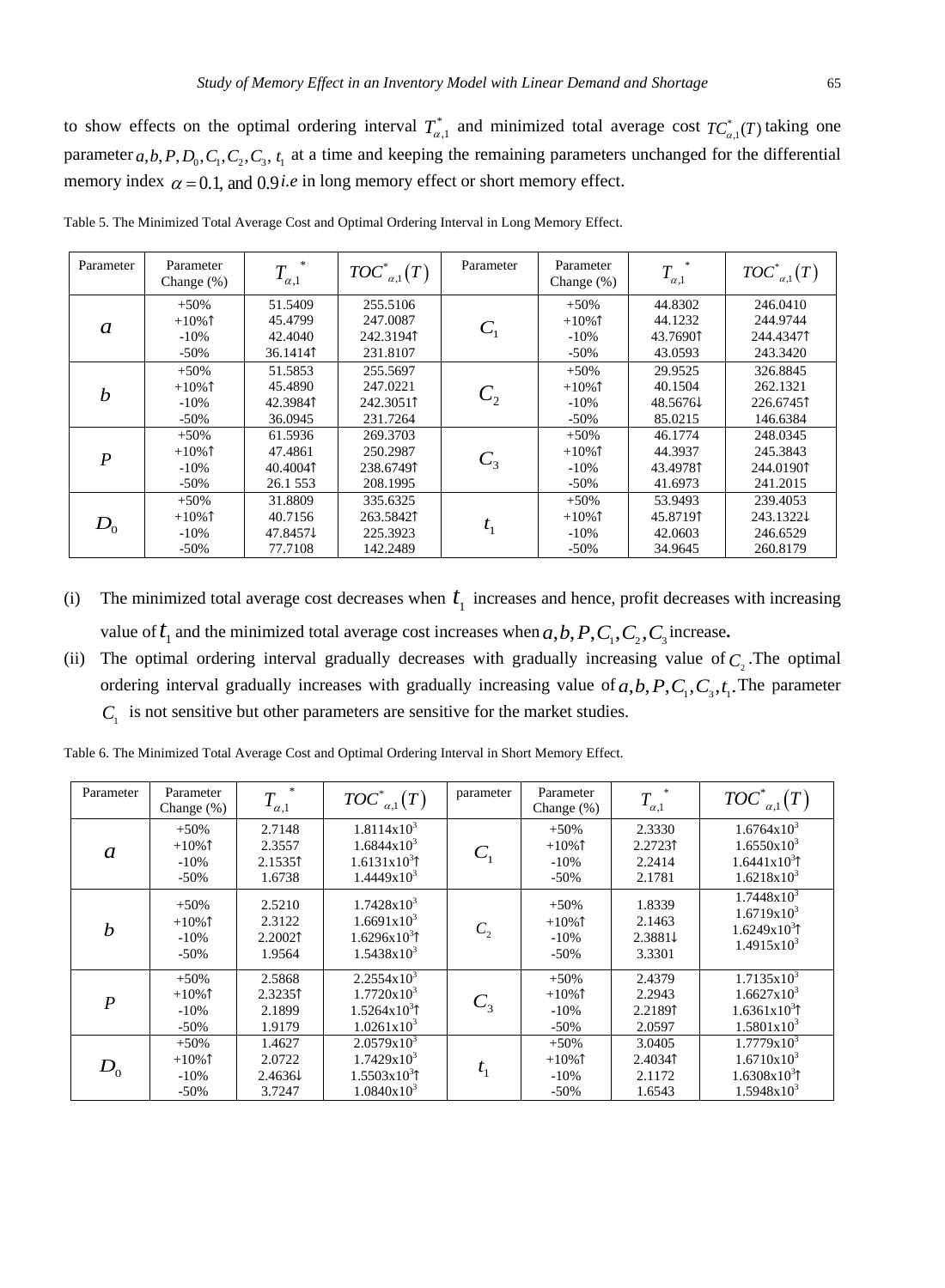(iii) In long memory effect, the minimized total average cost gradually decreases with gradually increasing value of  $t_1$  but in short memory effect, the minimized total average cost gradually increases with gradually increasing value of  $t_1$ .

# **6. Graphical Presentation**

(a) Pie diagram of the minimized total average cost with respect to differential memory index*.*



Fig.1. Pie Diagram of Minimized Total Average Cost with Respect to Differential Memory Index for Table 2.



Fig.2. Pie Diagram of Minimized Total Average Cost with Respect to Differential Memory Index for Table 3.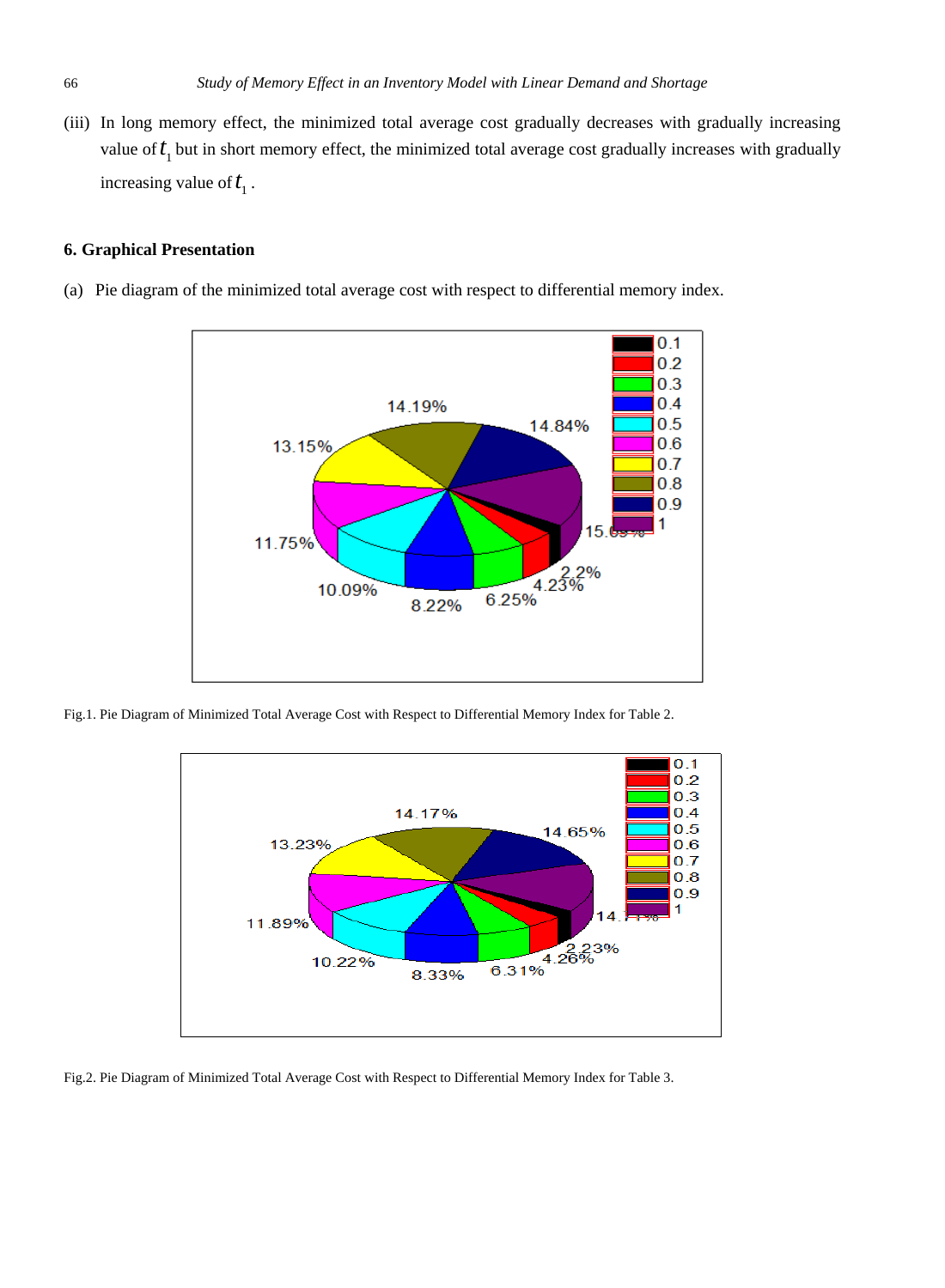

Fig.3. Pie Diagram of Minimized Total Average Cost with Respect to Differential Memory Index for Table 4.

(b) Graphical Comparison of minimized total average cost versus memory index $(\alpha)$  for the above different numerical example.



Fig.4. Memory Effect Quantity (Alpha) Versus Minimized Total Average Cost.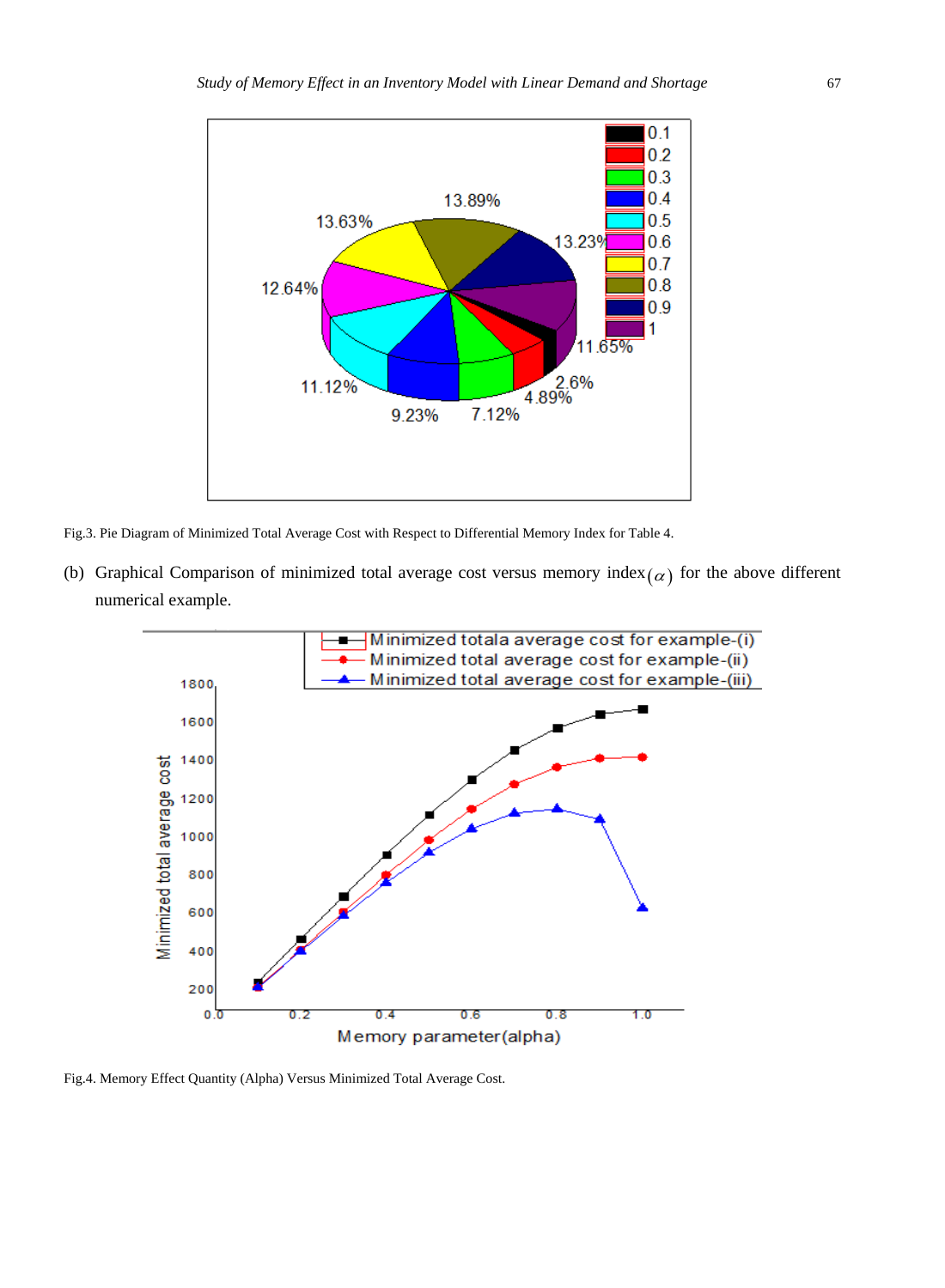From the fig.4., it is found that for numerical example-(iii), nature of changes of the minimized total average cost is totally different from the numerical example-(i), (ii).

## **7. Conclusion**

In this paper, the memory dependency has been established on the economic order quantity model with linear type demand rate and shortage. From the pie diagram, it is clear that in this system, business policy is chosen well but gradually falls down. It also shows that for time proportional demand rate, profit is maximum. Hence, in this case, selling of the product may be more compared to the other cases. To establish real market studies, memory effect should be included in the inventory model. In future study, to establish memory effect, the proposed model may be extended with including stock dependent demand rate, power pattern demand model

## **Acknowledgements**

The authors would like to thank the reviewers and the editor for the valuable comments and suggestions. The work is also supported by Prof R.N.Mukerjee, Retired professor of Burdwan University. The authors also would like to thank the Department of Science and Technology, Government of India, New Delhi, for the financial assistance under AORC, Inspire fellowship Scheme towards this research work.

## **References**

- [1] Pakhira.R, Ghosh.U, Sarkar.S., "Study of Memory Effects in an Inventory Model Using Fractional Calculus", Applied Mathematical Sciences, Vol. 12, no. 17, 797 – 824(2018).
- [2] Pakhira.R., Ghosh.U., Sarkar.S., "Application of Memory effects In an Inventory Model with Linear Demand and No shortage", International Journal of Research in Advent Technology, Vol.6, No.8, (2018).
- [3] Tarasova. V.V, TarasovV.E., "Memory effects in hereditary Keynesian model" , Problems of Modern Science and Education. No. 38 (80). P. 38–44. DOI: 10.20861/2304-2338-2016-80-001 [in Russian](2016).
- [4] Tarasov. V.E, Tarasova.V.V., "Long and short memory in economics: fractional-order difference and differentiation" , IRA-International Journal of Management and Social Sciences. Vol. 5.No. 2. P. 327- 334. DOI: 10.21013/jmss.v5.n2.p10,(2016).
- [5] Saeedian.M, Khalighi.M, Azimi-Tafreshi, Jafari.N.G.R**,** Ausloos.M., "Memory effects on epidemic evolution: The susceptible-infected-recovered epidemic model", Physical Review E95,022409, (2017).
- [6] Das.T, Ghosh.U, Sarkar.S and Das.S.,"Time independent fractional Schrodinger equation for generalized Mie-type potential in higher dimension framed with Jumarie type fractional derivative", Journal of Mathematical Physics,59, 022111 ,doi: 10.1063/1.4999262,(2018).
- [7] Tarasova.V.V, Tarasov.V.E," Logistic map with memory from economic model", Chaos, Solitons and Fractals, Vol. 95. P. 84-91. DOI: 10.1016,j.chaos.2016.12.012, (2017).
- [8] Das. S., Functional Fractional Calculus 2<sup>nd</sup>Edition, Springer-Verlag, (2011).
- [9] Podubly.I., "Fractional Differential Equations", Mathematics in Science and Engineering, Academic Press, San Diego, Calif, USA.198(1999).
- [10] Miller.K.S, Ross.B., "An Introduction to the Fractional Calculus and Fractional Differential Equations". John Wiley &Sons, New York, NY, USA, (1993).
- [11] Caputo.M., "Linear models of dissipation whose frequency independent", Geophysical Journal of the Royal Astronomical Society. 13(5), 529-539,(1967).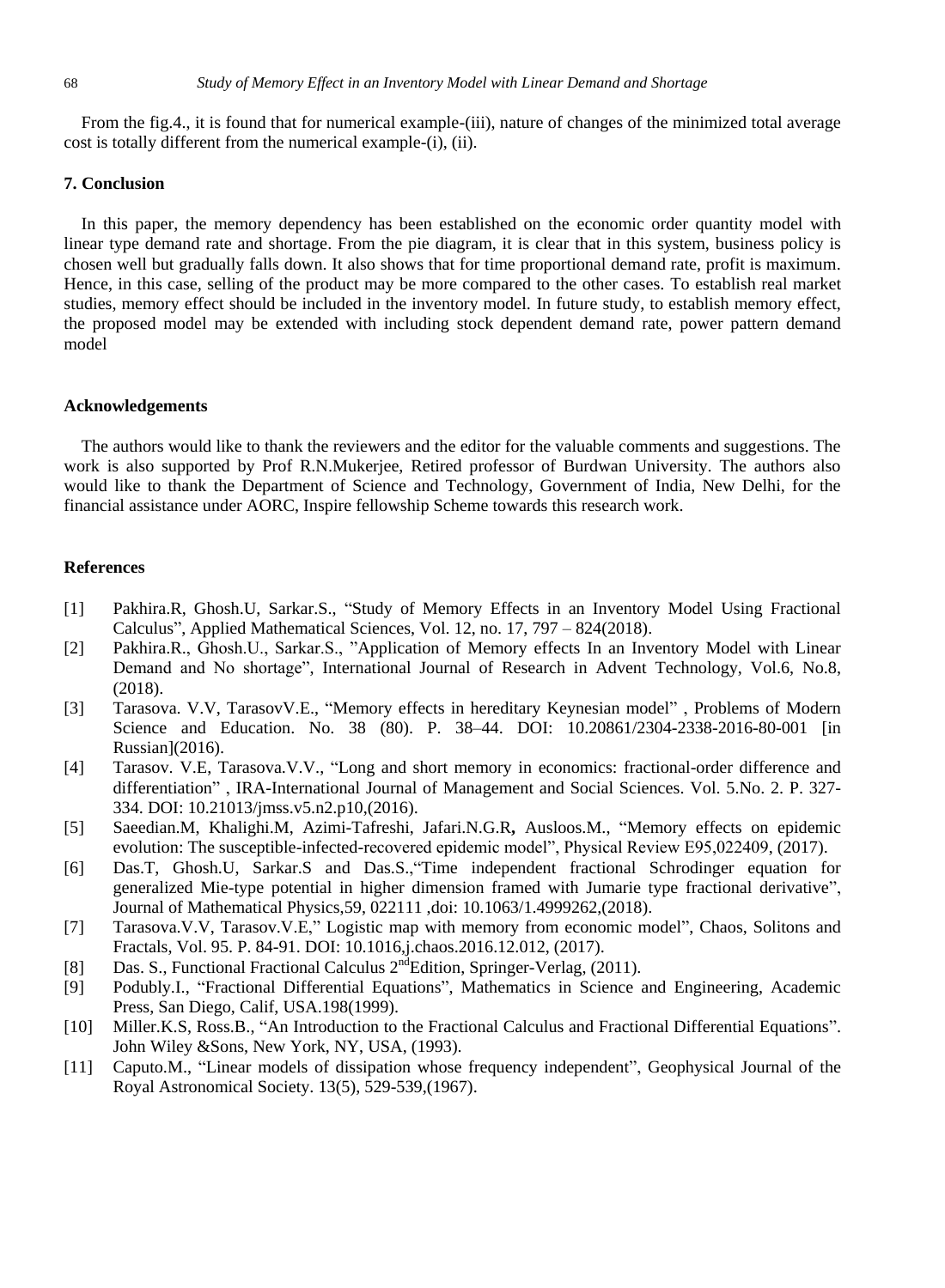- [12] Tarasov. V.E., TarasovaV.V., "Economic interpretation of fractional derivatives", Progress in Fractional Differential and Applications.3.No.1, 1-6,(2017).
- [13] Podlubny.I., "Geometric and physical interpretations of fractional integral and fractional differentiation", An international Journal of Theory and Application, Volume 5, Number4, ISSN1311-0454, (2002).
- [14] Jumarie.G., "Modified Riemann-Liouville derivative and fractional Taylor series of non-differentiable functions further results", Computers and Mathematics with applications, (51) 1367-1376; (2006).
- [15] Mittag-Leffler, G. m. Sur lanouvelle function E *a*(*x*), C.R.Acad.sci. Paris, (Ser.II)137, 554-558, (1903).
- [16] Diethelm. K, The analysis of Fractional Differential equations. Springer-Verlag, (2010).
- [17] Silver.E.A and Meal.HC., A Simple modification of the EOQ for the case a varying demand rate. Production of Inventory Management, 10:52-65,(1969).
- [18] Donaldson.W.A., Inventory replenishment policy for a linear trend in demand –an analytical solution, Operation Research Quarterly.28:663-670,(1977).
- [19] McDonald.J.J., "Inventory replenishment policies-computational solutions", Journal of the operation Research Quarterly; 30(10):933-936,(1979).
- [20] Ritchie.E.,The optimal EOQ for linear increasing demand- a Simple optimal Solution. Journal of the Operational Research Society, 35:949-952, (1984).
- [21] Sachan.R.S., "On(T,Si) inventory policy for deteriorating items with time proportional demand". Journal of the Operational Research Society, 35:1013-1019, (1984).
- [22] Silver.E.A., "A Simple inventory replenishment decision rule for a linear trend in demand". Journal of the Operational Research Society.30:71-75.
- [23] Ghosh.U, Sengupta.S, Sarkar.S, Das.S, "Analytic Solution of linear fractional differential equation with Jumarie derivative in term of Mittag-Leffler function", American Journal of Mathematical Analysis, 3(2).32-38, (2015).
- [24] A.K. Das and T.K.Roy,Role of fractional calculus to the generalized inventory model," Journal of global Research in computer science,Vol-5;No.2; pp. 11-23, (2014).

# **Authors' Profiles**



**Rituparna pakhira** is currently Research fellow Department of Applied Mathematics, University of Calcutta. Kolkata, India. She obtained MSc in Mathematics from Jadavpur university, west Bengal India in 2015.She is mainly interested application of Fractional Calculus different topic of operation research.



**UttamGhosh** is Assistant Professor of Applied Mathematics in University of Calcutta. His research field includes *Fractal geometry, Information theory, Percolation theory, Biomathematics and Fractional Calculus*. He has 38 publications in reputed national and international Journals.